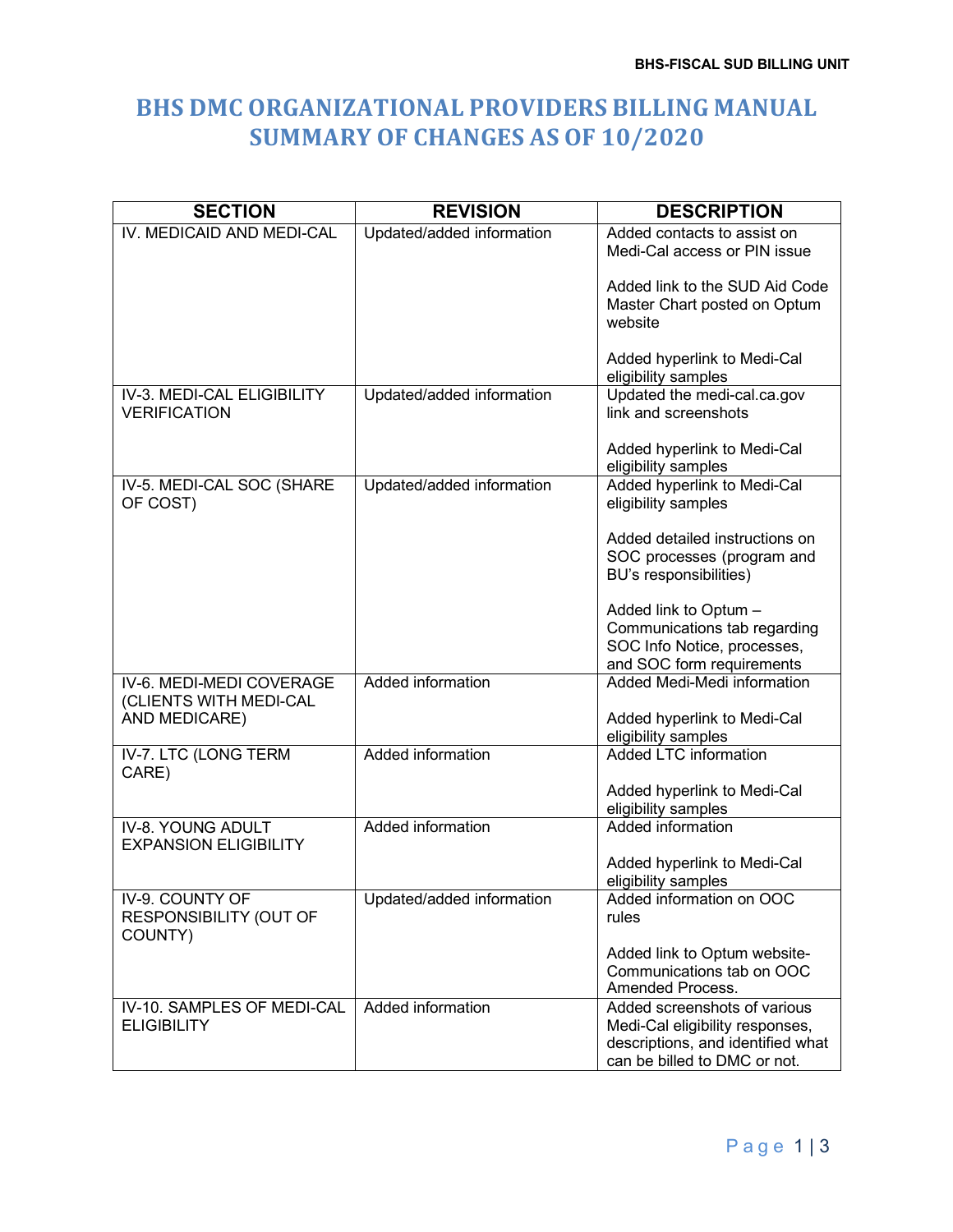## **BHS DMC ORGANIZATIONAL PROVIDERS BILLING MANUAL SUMMARY OF CHANGES AS OF 10/2020**

| V. OTHER HEALTH                        | Updated/Added information | Added link to Optum-                                           |
|----------------------------------------|---------------------------|----------------------------------------------------------------|
| COVERAGE (OHC)                         |                           | Communications tab on OHC                                      |
|                                        |                           |                                                                |
|                                        |                           | Added more details on OHC:<br>EOC or EOB<br>$\bullet$          |
|                                        |                           | requirements                                                   |
|                                        |                           | Medicare-OTP                                                   |
|                                        |                           | <b>AOB</b>                                                     |
|                                        |                           | EOB not received after                                         |
|                                        |                           | 90 days of billing                                             |
|                                        |                           | OHC process for                                                |
|                                        |                           | residential programs                                           |
| VIII. DMC BILLING IN<br><b>SANWITS</b> | Updated/Added information | Added detailed instructions on<br>how to avoid or solve common |
|                                        |                           | billing errors                                                 |
|                                        |                           |                                                                |
|                                        |                           | Detailed the steps on how to bill                              |
|                                        |                           | outpatient, OTP, and Residential                               |
|                                        |                           | Case Management claims and<br>added SanWITS screenshots.       |
|                                        |                           |                                                                |
|                                        |                           | Detailed the steps on how to bill                              |
|                                        |                           | Residential Bed Day claims and                                 |
|                                        |                           | added SanWITS screenshots.                                     |
|                                        |                           | Modified the steps on how to run                               |
|                                        |                           | the Claim Items Report in                                      |
| IX. PGE IN SANWITS FOR                 | <b>Added information</b>  | SanWITS.<br>Added instructions and                             |
| <b>CLIENTS WITH DUAL</b>               |                           | screenshots on how to create                                   |
| COVERAGE (OHC & DMC)                   |                           | PGE in SanWITS for clients with                                |
|                                        |                           | dual coverage (OHC and Medi-                                   |
|                                        |                           | Cal).                                                          |
| X. PRINTING THE CMS-1500               | Added information         | Added instructions and                                         |
| <b>FORM</b>                            |                           | screenshots on how to print the<br>OHC claim forms using       |
|                                        |                           | SanWITS data.                                                  |
| XI. SANWITS BILLING                    | Added information         | Added the details and                                          |
| <b>ENHANCEMENTS</b>                    |                           | screenshots of billing                                         |
|                                        |                           | enhancements. Enhancements                                     |
|                                        |                           | to be deployed to SanWITS<br>Production sometime this          |
|                                        |                           | September (2020).                                              |
| <b>XII. CLAIM DENIALS</b>              | Added/Updated information | Added more details on 835 and                                  |
|                                        |                           | claim denials from the State.                                  |
| XIII. SERVICE REPLACEMENT              | Added/Updated information | Added more details on what BU                                  |
| <b>PROCESS</b>                         |                           | does once program determines<br>the claims are denied due to   |
|                                        |                           | data entry error.                                              |
|                                        |                           |                                                                |
|                                        |                           | Added hyperlink to Common                                      |
|                                        |                           | Billing Errors and How to Avoid<br>or Fix these errors.        |